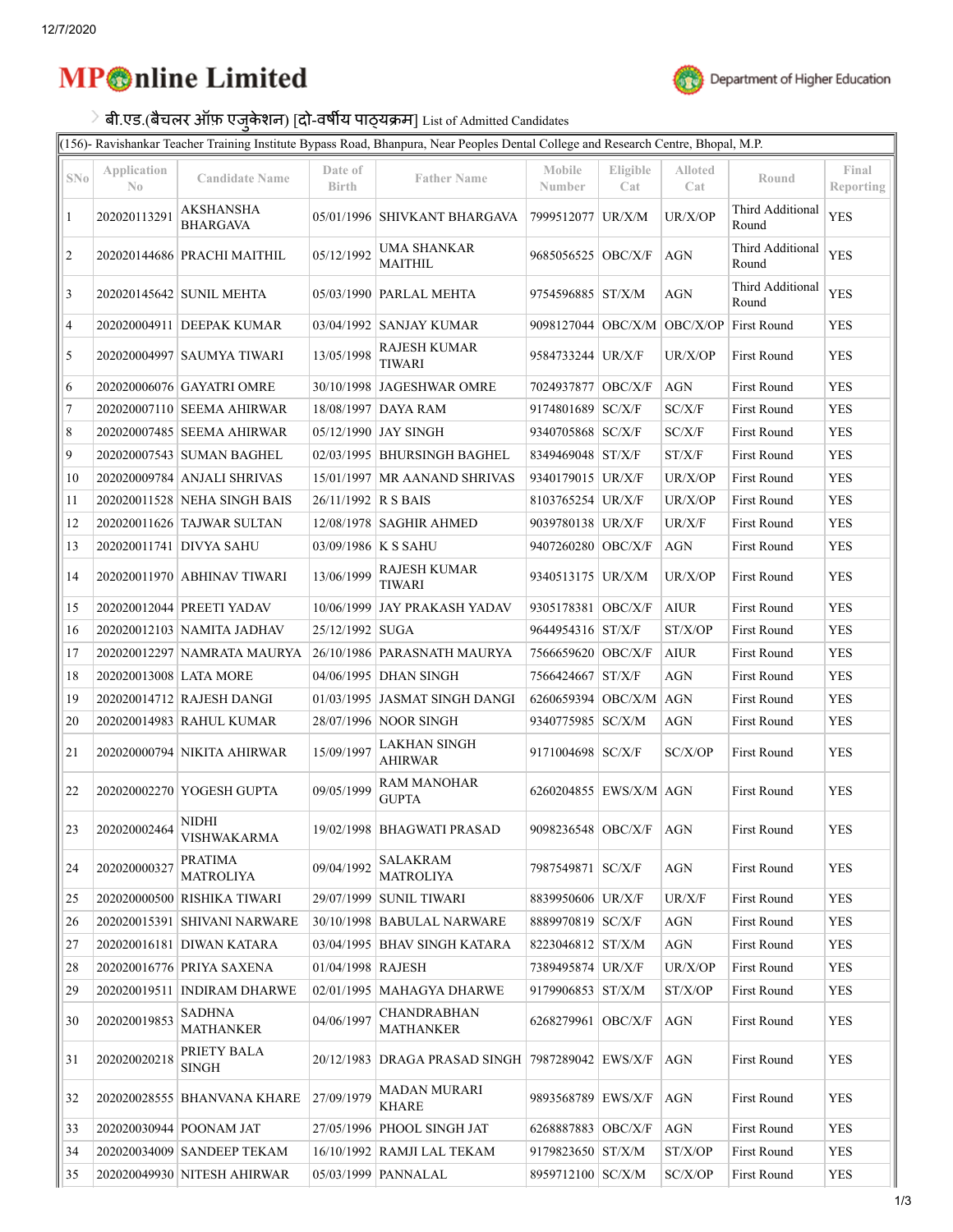12/7/2020

| 36 |                        | 202020051261 RAVINDRA BHIDE      |                    | 12/07/1996 BHARAT SINGH BHIDE          | 8839884188 ST/X/M               | ST/X/OP     | <b>First Round</b>                       | <b>YES</b> |
|----|------------------------|----------------------------------|--------------------|----------------------------------------|---------------------------------|-------------|------------------------------------------|------------|
| 37 | 202020039231   MADHURI |                                  | 02/06/1995   MOHAN |                                        | 9589059277   ST/X/F             | ST/X/F      | <b>First Round</b>                       | <b>YES</b> |
| 38 |                        | 202020042376 RAM PRASAD          |                    | 10/12/1998   KASHIRAM                  | 7225088578 SC/X/M               | SC/X/OP     | Second Round                             | <b>YES</b> |
| 39 |                        | 202020057918 SUNITA CHOUHAN      |                    | 10/11/1997 RUKHDUSINGH                 | 7389845743   ST/H/F             | ST/H/OP     | Second Round                             | <b>YES</b> |
| 40 |                        | 202020059485   ANJALI VARIYA     |                    | 07/01/1992 RAM SINGH VARIYA            | 7389330082 SC/X/F               | SC/X/F      | Second Round                             | <b>YES</b> |
| 41 |                        | 202020059729 SHIKHA KHATRI       |                    | 14/09/1997   DEENDAYAL KHATRI          | 9926791871 SC/X/F               | SC/X/OP     | Second Round                             | <b>YES</b> |
| 42 |                        | 202020060490   KEERTI RAJPUT     |                    | 20/01/1993 NANDRAM RAJPUT              | 7000241526 UR/X/F               | UR/X/OP     | Second Round                             | <b>YES</b> |
| 43 |                        | 202020062838 KOMUDHI MEENA       |                    | 20/08/1995   RAMSWAROOP MEENA          | 8349023289 OBC/X/F              | AGN         | Second Round                             | <b>YES</b> |
| 44 |                        | 202020068227 SHUBHAM MISHRA      | 09/11/1999         | <b>AKHILESH KUMAR</b><br><b>MISHRA</b> |                                 |             | 8109998213 EWS/X/M EWS/X/OP Second Round | <b>YES</b> |
| 45 |                        | 202020070897 KIRAN SAHU          | 17/06/1998         | <b>GANESH RAM SAHU</b>                 | 8109971401 OBC/X/F              | OBC/X/OP    | Second Round                             | <b>YES</b> |
| 46 |                        | 202020076047   BHAVNA VAJPAYEE   |                    | 23/03/1994   KAMAL VAJPAYEE            | 7987045483   UR/X/F             | UR/X/F      | Second Round                             | <b>YES</b> |
| 47 | 202020076075           | <b>SOURABH</b><br><b>BHARGAV</b> |                    | 11/02/1992 L K BHARGAV                 |                                 |             | 7828464387 EWS/X/M EWS/X/OP Second Round | <b>YES</b> |
| 48 |                        | 202020091321 SUDHA PATEL         |                    | 25/06/1999 RAJBHAN PATEL               | 8982134246 OBC/X/F              | OBC/X/OP    | Second Round                             | <b>YES</b> |
| 49 |                        | 202020097729 METHU AJNAR         | 20/05/1999         | <b>DINA AJNAR</b>                      | 8120748763 ST/X/M               | ST/X/OP     | Second Round                             | <b>YES</b> |
| 50 |                        | 202020100039 VIJAY AHIRWAR       |                    | 14/02/1999   SODAN SINGH               | 8878598584 SC/X/M               | SC/X/OP     | Second Round                             | <b>YES</b> |
| 51 |                        | 202020103848   MAHAR SINGH       |                    | 03/01/1998   KAILASH SINGH             | 9165405603   SC/X/M             | SC/X/OP     | Second Round                             | <b>YES</b> |
| 52 |                        | 202020105030 VINITA CHANPURIA    | 14/03/1994         | MAYARAM<br><b>CHANPURIA</b>            | 7828895112   SC/X/F             | AGN         | Second Round                             | <b>YES</b> |
| 53 |                        | 202020033441 SEEMA BUNDELA       | 09/04/1995         | KANAHAIYALAL<br><b>BUNDELA</b>         | 7354213143 ST/X/F               | ST/X/OP     | Second Round                             | <b>YES</b> |
| 54 | 202020016081           | SMRITI SINGH<br><b>CHAUHAN</b>   | 22/09/1995         | RIPU SUDAN SINGH<br><b>CHAUHAN</b>     | 9131221510 UR/X/F               | UR/X/OP     | Second Round                             | <b>YES</b> |
| 55 |                        | 202020000645 JITENDRA YADAV      | 04/02/1999         | <b>RAMADHAR YADAV</b>                  | 9713804041   OBC/X/M   OBC/X/OP |             | Second Round                             | <b>YES</b> |
| 56 |                        | 202020030594 KISHUN KUMAR        | 11/11/1995         | <b>GANESH CHAUDHARY</b>                | 7488812881 UR/X/M               | <b>AIUR</b> | Third Round                              | <b>YES</b> |
| 57 |                        | 202020073213 NEHA PATLE          |                    | 21/06/1996   BASI RAM PATLE            | 7581856007   OBC/X/F            | OBC/X/F     | Third Round                              | <b>YES</b> |
| 58 | 202020075446           | MUKESH KUMAR<br>YADAV            |                    | 21/03/1998 BHOLA YADAV                 | 8409518221 UR/X/M               | AIUR        | Third Round                              | <b>YES</b> |
| 59 |                        | 202020079908 ANITA MAVEE         | 08/01/1998         | <b>SHANKARSINGH</b><br><b>MAVEE</b>    | 8770378835 ST/X/F               | ST/X/F      | Third Round                              | <b>YES</b> |
| 60 |                        | 202020084398 MEGHA THAKRE        | 26/01/1995         | <b>KAPOORCHAND</b><br>THAKRE           | 8269784450 OBC/X/F              |             | OBC/X/OP Third Round                     | <b>YES</b> |
| 61 | 202020067916           | DEEPIKA<br><b>UPADHYAY</b>       |                    | 07/10/1992 SURESH UPADHYAY             | 9302658079   UR/X/F             | UR/X/OP     | Third Round                              | <b>YES</b> |
| 62 |                        | 202020068175 PRIYANKA DANGI      |                    | 07/12/1995   TIKARAM DANGI             | 9826660024 OBC/X/F              | OBC/X/F     | Third Round                              | <b>YES</b> |
| 63 | 202020061020           | KAUSHAL<br><b>DHURVEY</b>        |                    | 15/11/1998 GANESH DHURVE               | 7999190346   ST/X/F             | ST/X/F      | <b>Third Round</b>                       | <b>YES</b> |
| 64 |                        | 202020059195 NIMITA SANORIYA     | 13/01/1996         | KAMTA PRASAD<br><b>SANORIYA</b>        | 7828338453 SC/X/F               | SC/X/F      | Third Round                              | <b>YES</b> |
| 65 | 202020057071           | <b>ABDUL KARIM</b>               | 14/07/1993         | RAFIULLAH                              | 8178656609 UR/X/M               | <b>AIUR</b> | Third Round                              | <b>YES</b> |
| 66 | 202020096524           | VANDANA<br>VISHWAKARMA           | 08/07/1991         | <b>RADHESHYAM</b><br>VISHWAKARMA       | 7999442381 OBC/X/F              | OBC/X/OP    | Third Round                              | <b>YES</b> |
| 67 |                        | 202020112270 LAXMI PRAJAPATI     | 10/06/1994         | MATHURA PRASAD<br>PRAJAPATI            | 9584107878 SC/X/F               | SC/X/OP     | Third Round                              | <b>YES</b> |
| 68 |                        | 202020120292 SEEMA KHARAT        |                    | 15/11/1997 LALSINGH KHARAT             | 9753475034 ST/X/F               | ST/X/OP     | Third Round                              | <b>YES</b> |
| 69 |                        | 202020122191   KISHAN KHATRI     |                    | 04/10/1991   MOHAN SINGH               | 9713109787   SC/X/M             | SC/X/OP     | Third Round                              | <b>YES</b> |
| 70 |                        | 202020123358 PREETI SINGH        |                    | 12/07/1989   SHYAMLAL SINGH            | 9993600398 UR/X/F               | UR/X/OP     | Third Round                              | <b>YES</b> |
| 71 |                        | 202020124273   PADAMPRIYA PATEL  |                    | 12/11/1994   BAIJNATH PATEL            | 7247579181 UR/X/F               | UR/X/F      | Third Round                              | <b>YES</b> |
| 72 |                        | 202020124497 MONIKA AMRATIYA     | 20/05/1991         | <b>ASHOK AMRATIYA</b>                  | 9926223992 UR/X/F               | UR/X/OP     | Third Round                              | <b>YES</b> |
| 73 |                        | 202020124529 RAJAT SHARMA        |                    | 13/09/2000 DINESH SHARMA               | 7580910940   UR/X/M             | UR/X/OP     | Additional<br>Round                      | <b>YES</b> |
| 74 |                        | 202020113216 CHANCHAL JAIN       |                    | 13/07/1999 RAKESH KUMAR JAIN           | 9179899095 UR/X/F               | UR/X/OP     | Additional<br>Round                      | <b>YES</b> |
|    |                        |                                  |                    |                                        |                                 |             |                                          |            |